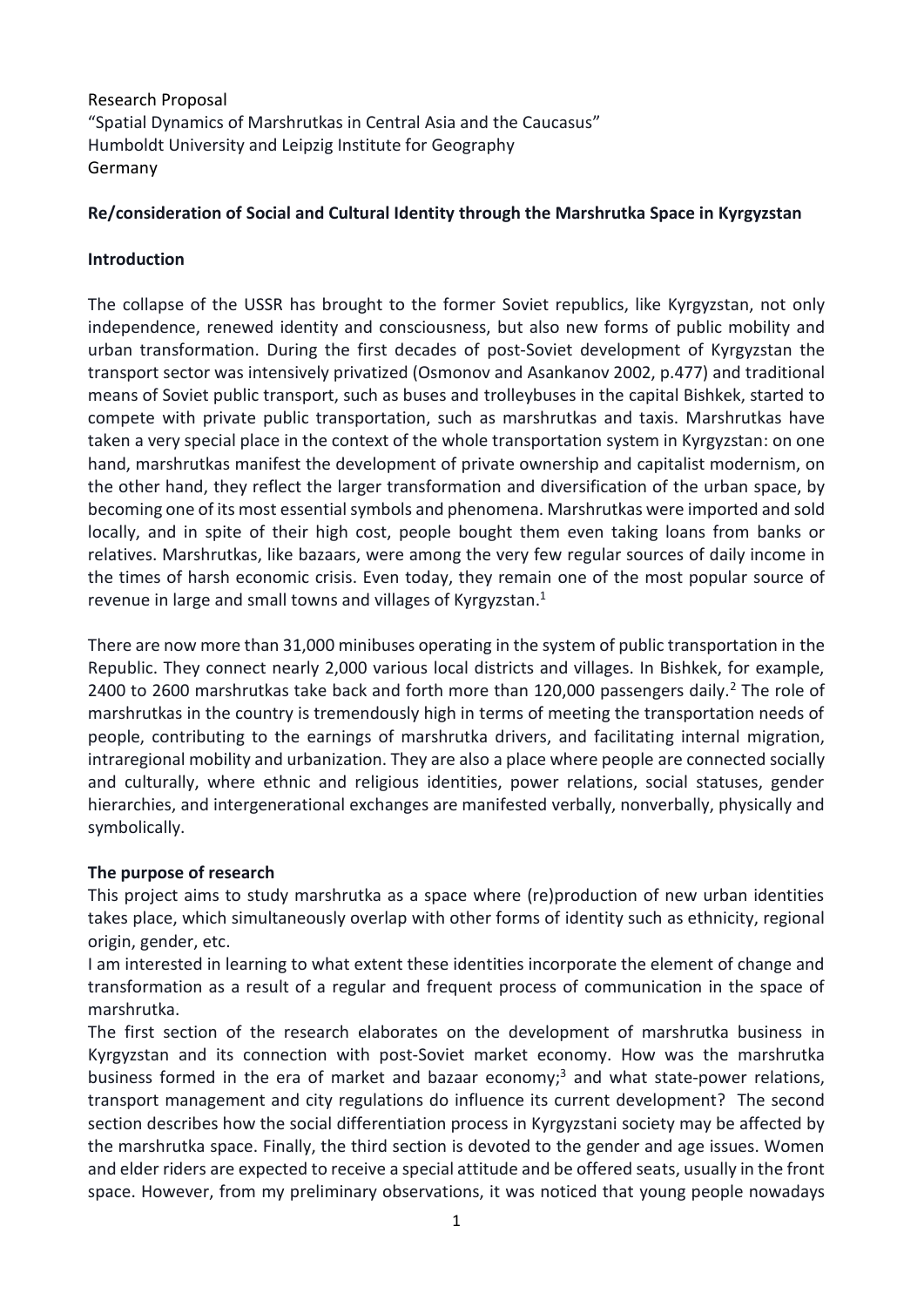are quite reluctant to follow the "moral obligation". This research will further provide insights to how individualism and new "urban" mentality might challenge social traditions depending on the route destination, urban territory, time of ride, and other social and cultural factors.

#### **Literature review**

By setting various scholarly works about the mobility paradigm, (Sheller, 2003; Urry 2003; Urry 2007, Richardson and Jensen, 2008), this project aims to explore the extent to which the marshrutka phenomenon opens up new ways of understanding the social mobility, which involves different kinds of movement of people, ideas, information and objects" (Urry, 2007: 43).

Theories of "culture, place and space" have a special role in my research. Using the theoretical foundations of Kokot (2004), Appadurai (1991), Gupta and Ferguson (1992) about the complex connection between space and culture, I would like to see how the cultural identities of riders and drivers are being embedded in the process of negotiation and interaction.

Being a regular marshrutka passenger myself and having had some preliminary observations, I argue, that marshrutka, being both 'solid' and 'fluid' space (Law, p.96), has significant impact on how people make sense of themselves and of their society. Such a space, on one hand, solidifies people's identities and thus conveys some sort of rigidity, but on the other hand, urban culture threatens people's perceptions and confirms Gupta and Ferguson's (1992, p.6) notion that cultures "… are no longer fixed in places".

Although collective taxis in some cities of the world have been already researched (see Sanina, 2011, Sgibnev 2014), but in terms of Kyrgyzstan and other post-Soviet countries, the research of this transportation, and phenomenon is comparatively new and it has not received much attention yet. 4 Particularly, it has not been well scrutinized in terms of its impacts on the identity formation, social cohesion and power relations. These gaps are especially noticeable in Central Asia and the Caucasus scholarship. 5

### **Research Methods**

Participant observation will be one of the main methods used in this research. I am planning to spend hours and hours of marshrutka riding in the search of insights on marshrutka "habitus" and marshrutka communications. In addition, I am planning to conduct in-depth interviews with passengers, drivers and transportation specialists varying by age, gender, occupation and socioeconomic status. This will help to build up an empiric database on marshrutka systems in Kyrgyzstan. The study will also incorporate a quantitative component in the form of questionnaire survey. It will engage in the spatial analysis and use mapping techniques to visualize the routes of marshrutkas, main destinations and types of territories they connect. In most of cases, the comparative analysis will be provided with other countries of Central Asia and the Caucasus, where marshrutkas are also the main type of public transportation.

### **What is marshrutka business like in Kyrgyzstan now?**

As in many post-Soviet republics, the history of marshrutka service in Kyrgyzstan also started in 1990s with the collapse of the USSR and deterioration of public transport system, when the numbers of buses and trolleybuses were reduced and many routes were shut down. The transport crisis provoked the refit of RAF modeled cars, before used only as ambulance and police cars. The RAF-22039 became the public transportation with 13 seats and later they were remodeled to accommodate 15 seats. Since 2000s, more comfortable Gazelle and Mercedes Benz Sprinters buses with more seats, replaced RAFs. These models became popular because of the formation of several big automobile markets in Bishkek. The need to connect different areas of capital and oblasts with Alamedin, Osh and Dordoi bazaars resulted in the popularity of larger Mercedes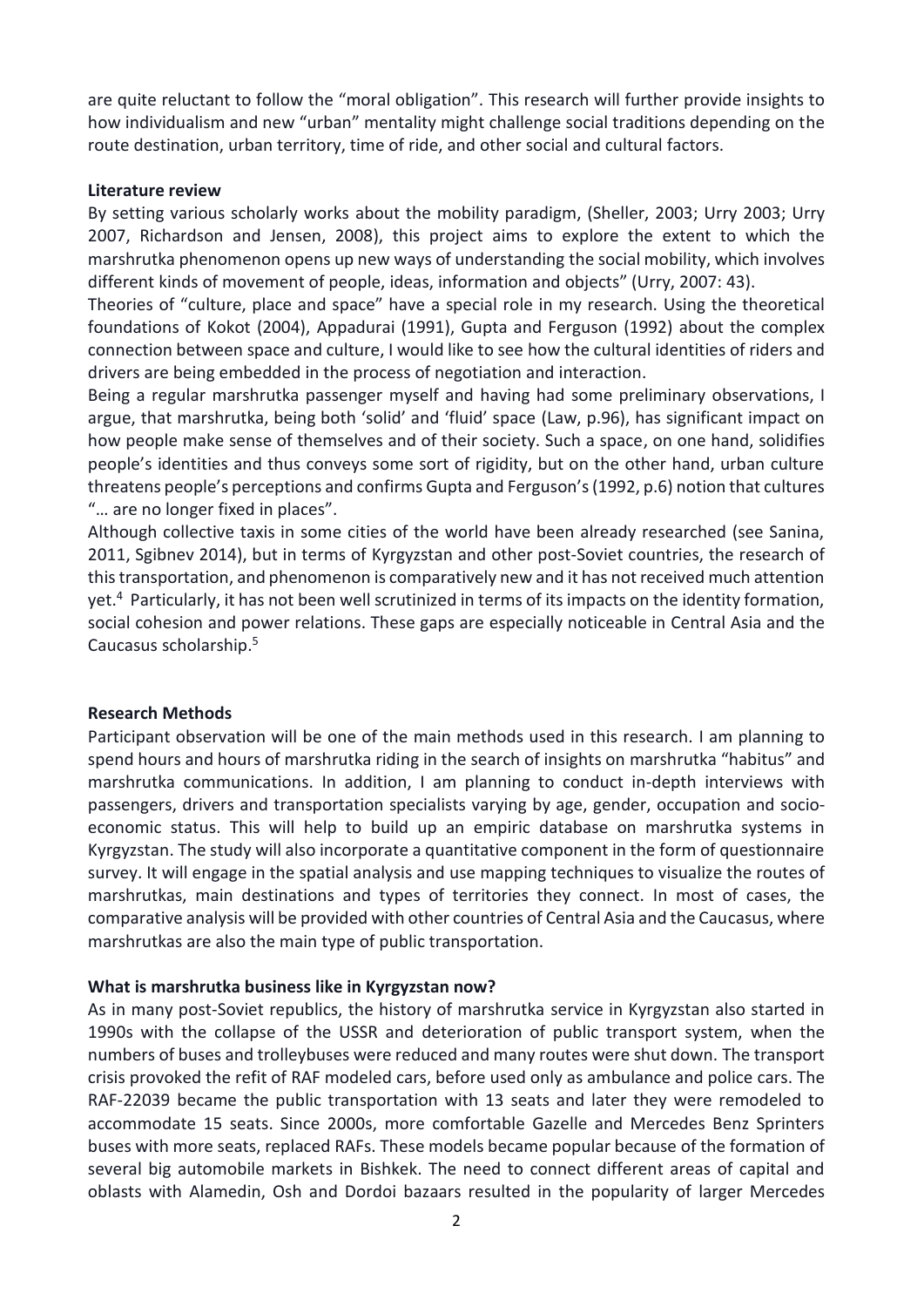Sprinters. Another reason of substitution was the economic interest: it was more profitable to have more passengers. In 2000s, the protests of marshrutka drivers were common. They demanded to reconsider the administrative fines for riding the standing passengers. Now the administrative fine is 3,000 soms (\$40), but drivers still break the rule and ride with both seating and standing passengers.

The marshrutka fare has been constantly changing with inflation and growing cost of gasoline. The latest changes were in 2012, which brought the cost of riding in marshrutka increase to 10 soms from 6AM to 21PM and 12 soms from 21 PM to 24PM. In express-marshrutkas riding from Dordoi bazaar to different destinations of Bishkek the daytime fare is 12 soms. According to the 2012 regulation, pensioners and pupils should pay 5 soms, but marshrutka drivers are not satisfied with it, which is why they appeal for the increase of both fares. Another great dissatisfaction and protest of marshrutka drivers is the constant intention of municipal administration to substitute of marshrutka lines by the buses from China. This intention is particularly threatening in Bishkek.

All these formal changes have been made on the basis of such laws as the Administrative Code of KR (2007/2012) and the Law about Public Transportation (2011/2013). There is also a hot line to reach the Bishkek transportation department and report about the work of marshrutkas. But, in most of the cases these and other minor rules and laws are constantly violated and marshrutka transportation service has become a part of Kyrgyzstan's shadow economy.

Unemployment in the regions and intensive internal migration result in high rates of urbanization and large number of people coming to Bishkek. According to various estimates, the population of Bishkek is now more than one million. It uses 2, 636 microbuses versus 250 buses and 87 trolleybuses on daily basis.<sup>6</sup> Administratively and territorially, Bishkek is divided into four rayons (districts), and each of them has several new settlements called *novostroikas* located in the periphery. The total area of Bishkek is 169,9 km., and all logistics of marshrutkas including the schedule, destination, hour management and accessibility/remoteness of stops and lines have been configured and adapted to the new city plan. However, marshrutkas often do not follow on the regulations about stopping only at the officially designated bus stops, instead they stop anywhere they passenger asks to stop. This makes marshrutkas convenient for passengers, but it also contributes to the chaos on the streets, traffic, which often results in accidents. The marshrutka (un)safety is always discussed by the society and authorities and as a solution, they suggest purchasing more buses and trolleybuses from neighboring China. Another reason is the fact that the main income from the exploitation of minibuses goes to more than fifty private companies, which now manage the marshrutka business in Kyrgyzstan.

Marshrutkas in Kyrgyzstan are classified as *country-to-country* (mostly from Kyrgyzstan to Kazakhstan), *intercity*, *city-village* and *city* mini buses. Marshrutkas also vary by the physical specifications, technical quality, and profitability. Collectively, all these traits influence passengers' mentality, expectations and perceptions about marshrutka and their relation to it.

The intercity and the village-city marshrutkas are quite different even in the context of Bishkek. Novostroikas are some sort of hybrid places. They administratively belong to Bishkek municipality, but at the same time they look like villages because of poor material conditions, including facilities and infrastructure in those areas. Population here also can be called as semi-rural and semi-urban. What is interesting is that their adaptation to the urban culture and environment can also be explored by studying as Richardson and Jensen pointed out (2008:218) the material spaces of mobility, which in the case of marshrutka include the administratively specified and non-specified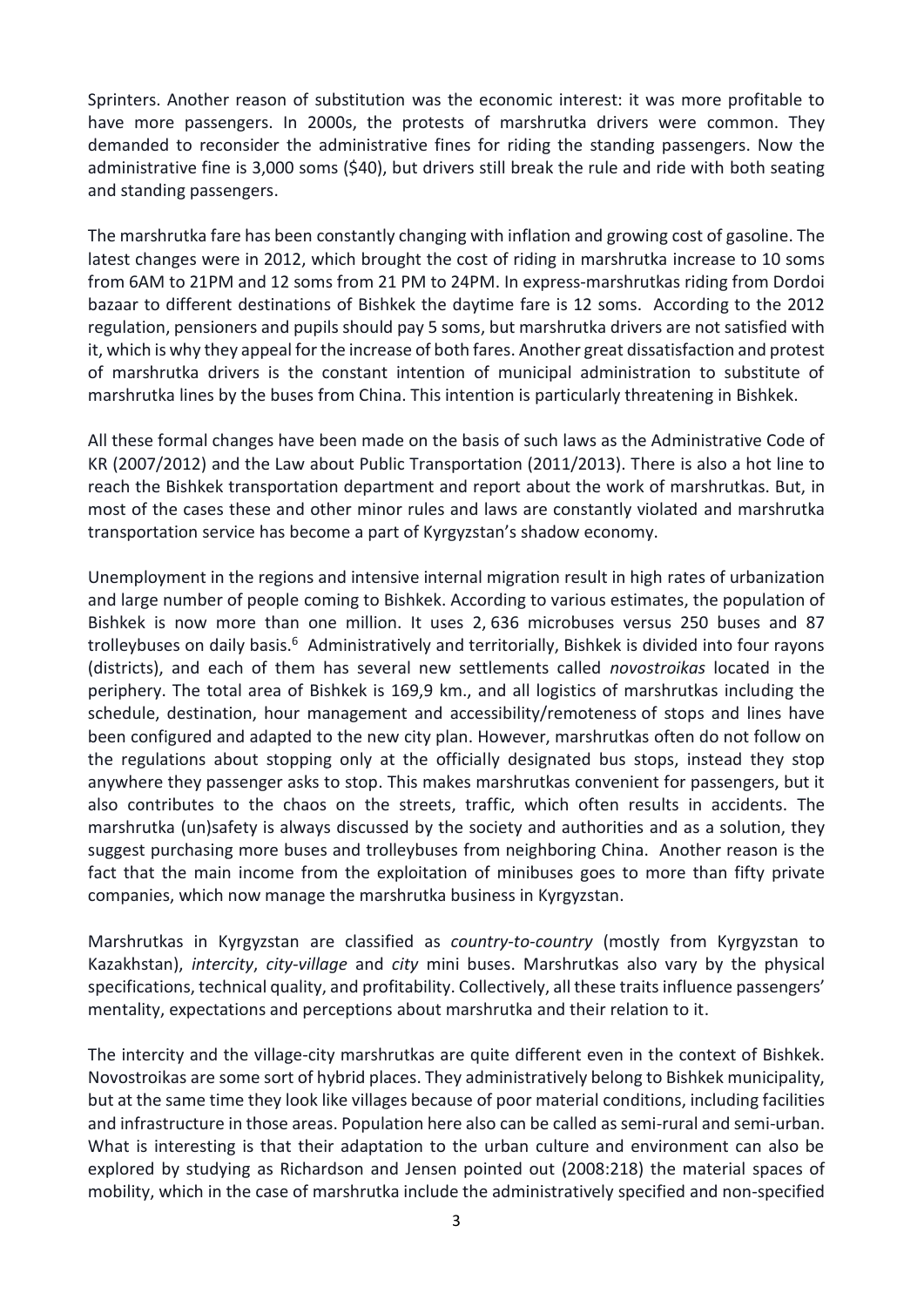stops, routes and destinations. For instance, marshrutka #224, starts its route in Kelechek novostroika, it goes via all city on some of its major streets, such as Sovetskaya and Chui to some important urban destinations like Dordoi bazaar, Osh bazaar, and Zapadnaya bus transit center before it arrives at its final stop in Sadovoe village. The whole length is more than 40km and the full journey in traffic can take more than 1-1,5 hours.

#### **Production of social inequality in marshrutka system**

The deterritorialization of Bishkek has happened immediately after the Independence and it started to be recognized through such spatiality as the 'hyperspace and borderlands'. Economically stable and rich people populate mostly the hyperspace associating with the center, microrayons and new neighborhoods. Such areas are well fit with suitable infrastructure (road communication, water, canalization, electricity and etc.). In contrast to hyperspace, the neighborhoods located in the north of Bishkek, are considered as the unprivileged districts because of the lack of infrastructure, bad natural environment and concentration of migrant lodgers there. The connection between these two actual and symbolic spatialities are covered by marshrutkas and marshrutkas' space, which is often used as a space of representation of class identity and social status. This is mostly visible in the marshrutkas going to wealthier neighborhoods, such as the *Tsarskoe selo*, *Kirghizia, Kalys-Ordo, Yntymak, and Manas-Ordo*. Residents there usually use cars, but their school and student children, elderly parents and domestic helpers often use marshrutkas.

Another kind of administrative-territorial unit in Bishkek is 'microrayon' (micro-district) – the residential area with multi-stored housing built during Soviet times. Marshrutkas get service to the microrayons and connect them with different parts of Bishkek and especially with its main bazaars. In contrast to novostroikas, microrayons and the city center are ethnically much more diverse, they include Kyrgyz, Russian, Kazakh, Ukrainian, German, Tajik, Korean and other ethnic groups. The population is also more diverse in regards to their religious affiliation. For example, Muslim, Russian Christian Orthodox and representatives of various evangelical and protestant churches inhabit these districts.<sup>7</sup> The interaction of 'cultural practices' as proposed by Bourdieu (1977) and 'cultural differences' as pointed out by Appadurai (1991) is expressed verbally and non-verbally and varied by the destinations and length of journey. For instance, in novostroikas, marshrutkas are generally used by monoethnic Kyrgyz population while in microrayons the passengers, as mentioned above, are quite diverse. Thus, the space of marshrutka becomes a multicultural spot where the interaction and communication gets its own specific ethnocultural and ethno-linguistic strategies, clues and readings.

### **Marshrutka is a space of construction of gender and age**

Finally, I would like to mention the role of gender and age. Automobility affects not only local public spaces and opportunities for coming together, but also the formation of gendered subjectivities, familial and social networks. (Sheller and Urry, 2006:209).

The city marshrutka usually has the standard number of 12 to 18 seats and the first four places are usually reserved for elders, women and children. However, demographically different passengers do not always follow this rule. As a university student, 22, says: "When a woman with children or an elderly people enter the marshrutka, I try to give them a seat. However, it depends on a few circumstances. If I seat in the front or I am going to my home in Archa-Beshik district, I usually give them my seat. I also usually give seats to Kyrgyz women and elders. If I seat at the back, I rarely give my seat to someone. We have the same right and young people are getting tired as any other person. In marshrutka we, young people, try to get some rest by seating and listening to music on headphones." Another passenger, a woman, 36, shared with me: "When I am in the marshrutka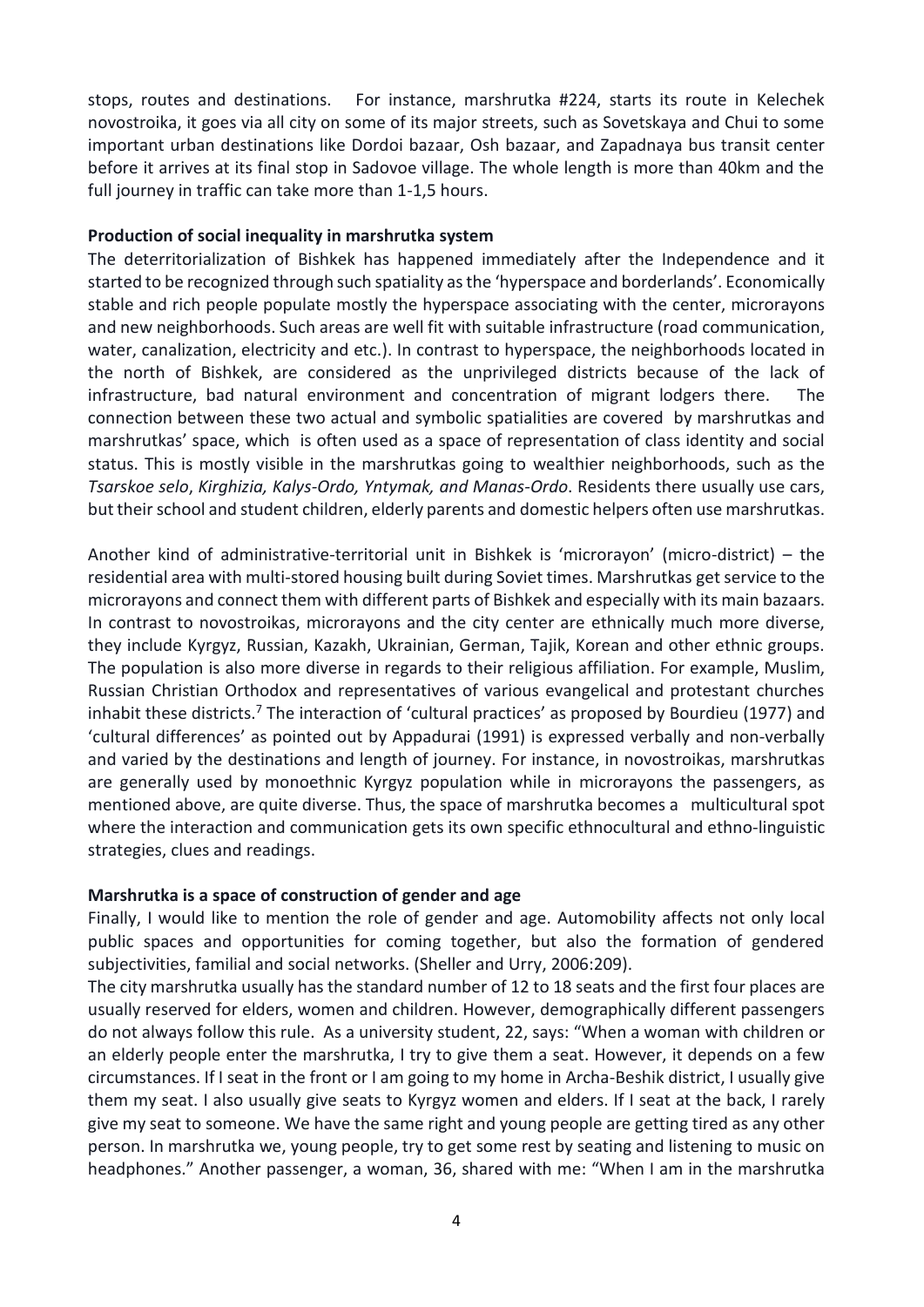going home from the Osh bazaar, I try to get some nap. I do not want to give my seat even if an elder passenger enters the marshrutka."

In other words, marshrutkas, on one hand, may be considered as a space of manifestation of respect to elders, and women and by this recognizes the social hierarchy, collectivist mentality and adherence to the national traditions. In this sense, the space of marshrutka can be taken as a space of solidarization of nation and unification of imagined communities (Anderson 1983). But on the other hand, it shows the growing detachment of young generation from the traditional culture, which is becoming more and more individualistic (Kochkunov: 2013, p.52). Thus, we can see how marshrutkas become the spaces of daily emergence of gender and intergenerational raptures. In some oblasts of Kyrgyzstan, the construction of gender and intergenerational connections in the space of marshrutka may have different manifestations due to the regional and ethno-cultural connections, surroundings and norms. All these will be deeply investigated during the fieldtrips to the oblasts.

In conclusion, I would like to point out, that the preliminary research shows that marshrutkas in Kyrgyzstan have become the agents of urban mobility and dynamics, which connect spatially distinctive peoples and cultures. In this frequent and constant process of connectivity, people interact with each other verbally or nonverbally, directly or indirectly and get information about each other, society and the world. Marshrutka, in this way, may be considered as a medium or a facilitator of information/knowledge sharing, identity (re)production and negotiation.

At the same time, referring Ferguson and Gupta's (1992) views on the cultural difference and space, marshrutka is also involved in the processes of production of difference and otherness. Such words, like 'we' and 'them', 'I' and 'you', locals and strangers obtain unique meanings in the space of marshrutkas. The research of marshrutkas as a space of interaction can produce diverse discourses and help develop recommendations for not only improving the public transport system of Kyrgyzstan and other post-Soviet countries, but also help explore cultural, social and political dynamics within the society.

### **Notes:**

**.** 

#### **Used Bibliography**

<sup>1</sup>At Voenno-Antonovka car market the cost of marshrutka is varied from 5,000\$ to 15,000\$. See the Internet-shops available at [www.cars.kg,](http://www.cars.kg/)<http://auto.desko.kg/>on 18 August 2015.

<sup>&</sup>lt;sup>2</sup> Public Transportation accessed at http://timothynunan.com/2011/07/09/marshrutkanomnics-or-the-economicsof-post-soviet-public-transportation/ on 28 June 2015.

<sup>&</sup>lt;sup>3</sup> We use this word considering Clifford Geertz's definition about bazzar, as a place of formal and informal trade and communication see C.Geertz. (2008): the Bazaar Economy: Information and Search in Peasant Marketing in The American Economic Review, Vol. 68, No. 2, p.29.

<sup>&</sup>lt;sup>4</sup> The research in order to provide transit information based solely on existing

Cellular and GPS networks in Bishkek. See Anderson R., Brunette W, Johnson E. Experiences with a Transportation Information System that Uses Only GPS and SMS at http:// [www.gg.rhul.ac.uk/ict4d/ictd2010,](http://www.gg.rhul.ac.uk/ict4d/ictd2010) accessed on 1 February 2016.

<sup>5</sup> Fluid mobilities for cities in transformation: spatial dynamics of Marshrutkas in Central Asia and the Caucasus, the Project of the Institute for Geography in Leipzig (the project head is W. Sgibnev).

<sup>6</sup> Povyshenie kachestva uslug obshestvennogo transporta v gorode Bishkek http://

serep.kg/index.php/publications/public-transport, accessed on February 1 2016.

<sup>&</sup>lt;sup>7</sup> Skolko veruushikh v Kyrgyzstane at http://www.milli-firka.org/content/31061528, retrieved on 18 August 2015.